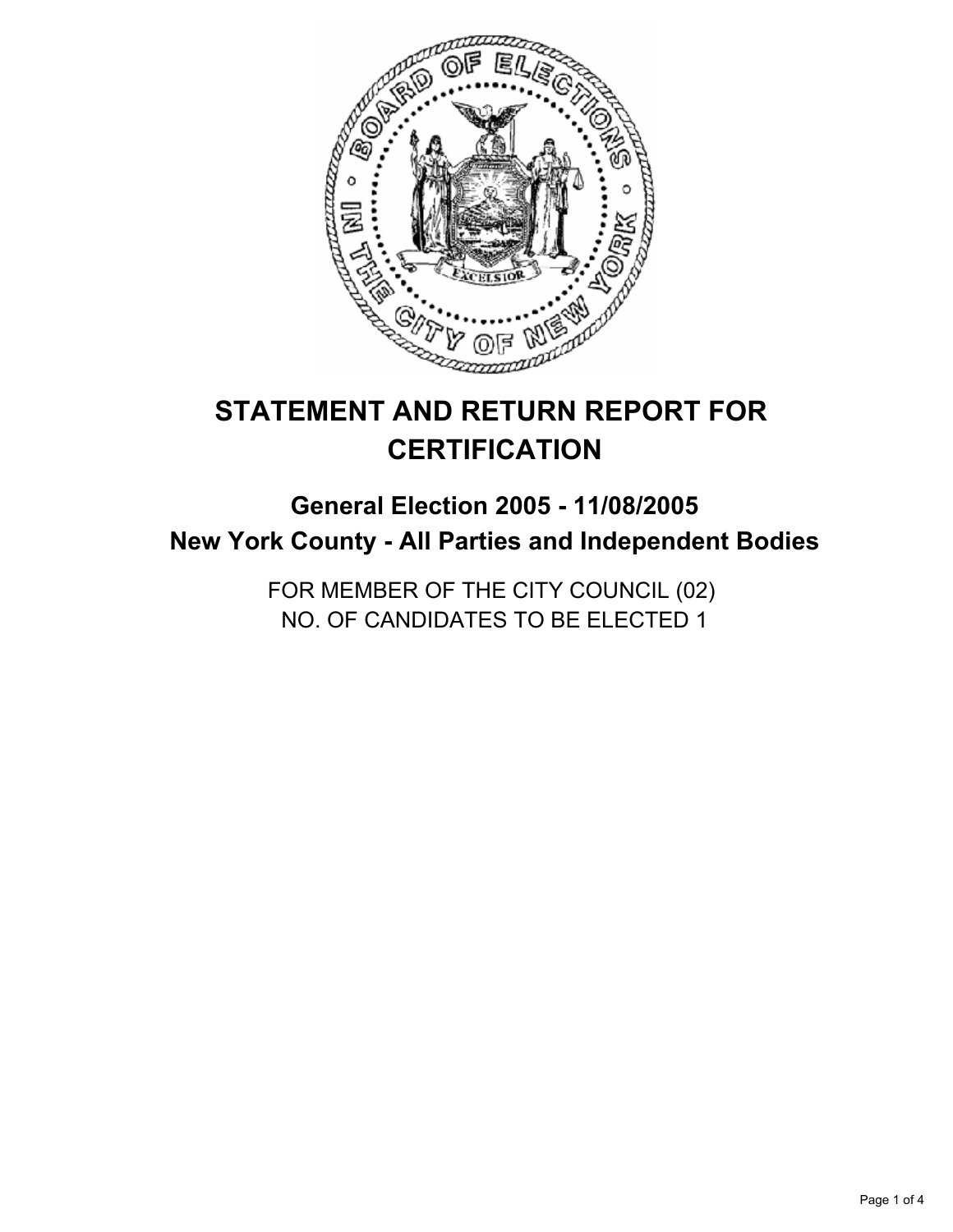

#### **ASSEMBLY DISTRICT 64**

| <b>PUBLIC COUNTER</b>           | 4,332 |
|---------------------------------|-------|
| <b>EMERGENCY</b>                | 0     |
| ABSENTEE/MILITARY               | 70    |
| <b>AFFIDAVIT</b>                | 65    |
| <b>TOTAL BALLOTS</b>            | 4,467 |
| JOHN CARLINO (REPUBLICAN)       | 520   |
| ROSIE MENDEZ (DEMOCRATIC)       | 2,559 |
| JOHN CARLINO (INDEPENDENCE)     | 60    |
| ROSIE MENDEZ (WORKING FAMILIES) | 219   |
| CLAUDIA FLANAGAN (LIBERTARIAN)  | 75    |
| <b>TOTAL VOTES</b>              | 3,433 |
| <b>UNRECORDED</b>               | 1.034 |

**ASSEMBLY DISTRICT 66**

| <b>PUBLIC COUNTER</b>           | 6,649 |
|---------------------------------|-------|
| <b>EMERGENCY</b>                | 0     |
| ABSENTEE/MILITARY               | 109   |
| <b>AFFIDAVIT</b>                | 106   |
| <b>TOTAL BALLOTS</b>            | 6,864 |
| JOHN CARLINO (REPUBLICAN)       | 893   |
| ROSIE MENDEZ (DEMOCRATIC)       | 3,997 |
| JOHN CARLINO (INDEPENDENCE)     | 114   |
| ROSIE MENDEZ (WORKING FAMILIES) | 384   |
| CLAUDIA FLANAGAN (LIBERTARIAN)  | 213   |
| <b>TOTAL VOTES</b>              | 5,601 |
| <b>UNRECORDED</b>               | 1,263 |

#### **ASSEMBLY DISTRICT 74**

| <b>PUBLIC COUNTER</b>           | 17,760 |
|---------------------------------|--------|
| <b>EMERGENCY</b>                | 9      |
| ABSENTEE/MILITARY               | 289    |
| <b>AFFIDAVIT</b>                | 271    |
| <b>TOTAL BALLOTS</b>            | 18,329 |
| JOHN CARLINO (REPUBLICAN)       | 2,196  |
| ROSIE MENDEZ (DEMOCRATIC)       | 11,645 |
| JOHN CARLINO (INDEPENDENCE)     | 293    |
| ROSIE MENDEZ (WORKING FAMILIES) | 740    |
| CLAUDIA FLANAGAN (LIBERTARIAN)  | 345    |
| <b>TOTAL VOTES</b>              | 15,219 |
| <b>UNRECORDED</b>               | 3.110  |
|                                 |        |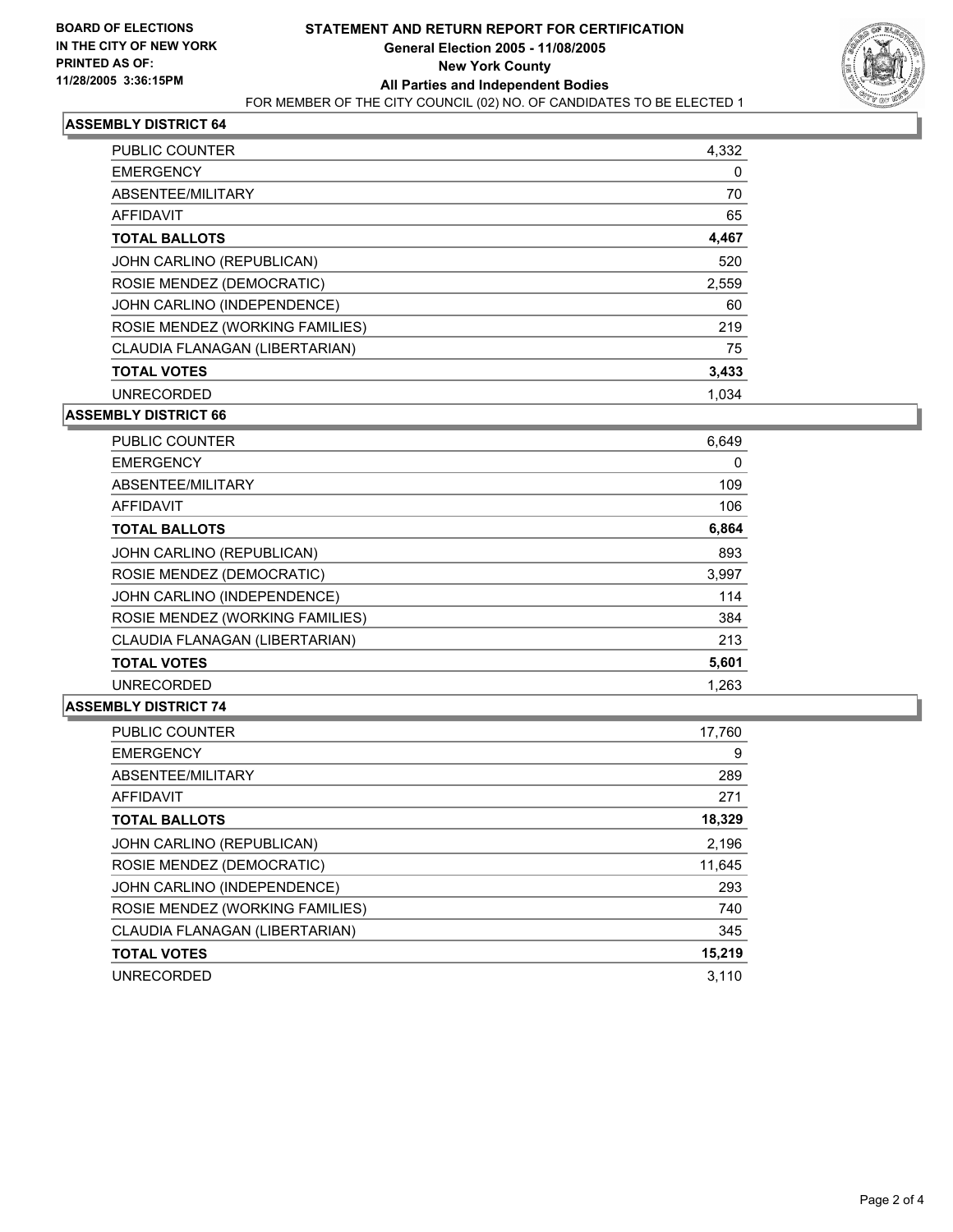

#### **ASSEMBLY DISTRICT 75**

| PUBLIC COUNTER                  | 2,913 |
|---------------------------------|-------|
| <b>EMERGENCY</b>                | 0     |
| ABSENTEE/MILITARY               | 77    |
| AFFIDAVIT                       | 48    |
| <b>TOTAL BALLOTS</b>            | 3,038 |
| JOHN CARLINO (REPUBLICAN)       | 686   |
| ROSIE MENDEZ (DEMOCRATIC)       | 1,716 |
| JOHN CARLINO (INDEPENDENCE)     | 43    |
| ROSIE MENDEZ (WORKING FAMILIES) | 81    |
| CLAUDIA FLANAGAN (LIBERTARIAN)  | 52    |
| <b>TOTAL VOTES</b>              | 2,578 |
| <b>UNRECORDED</b>               | 460   |